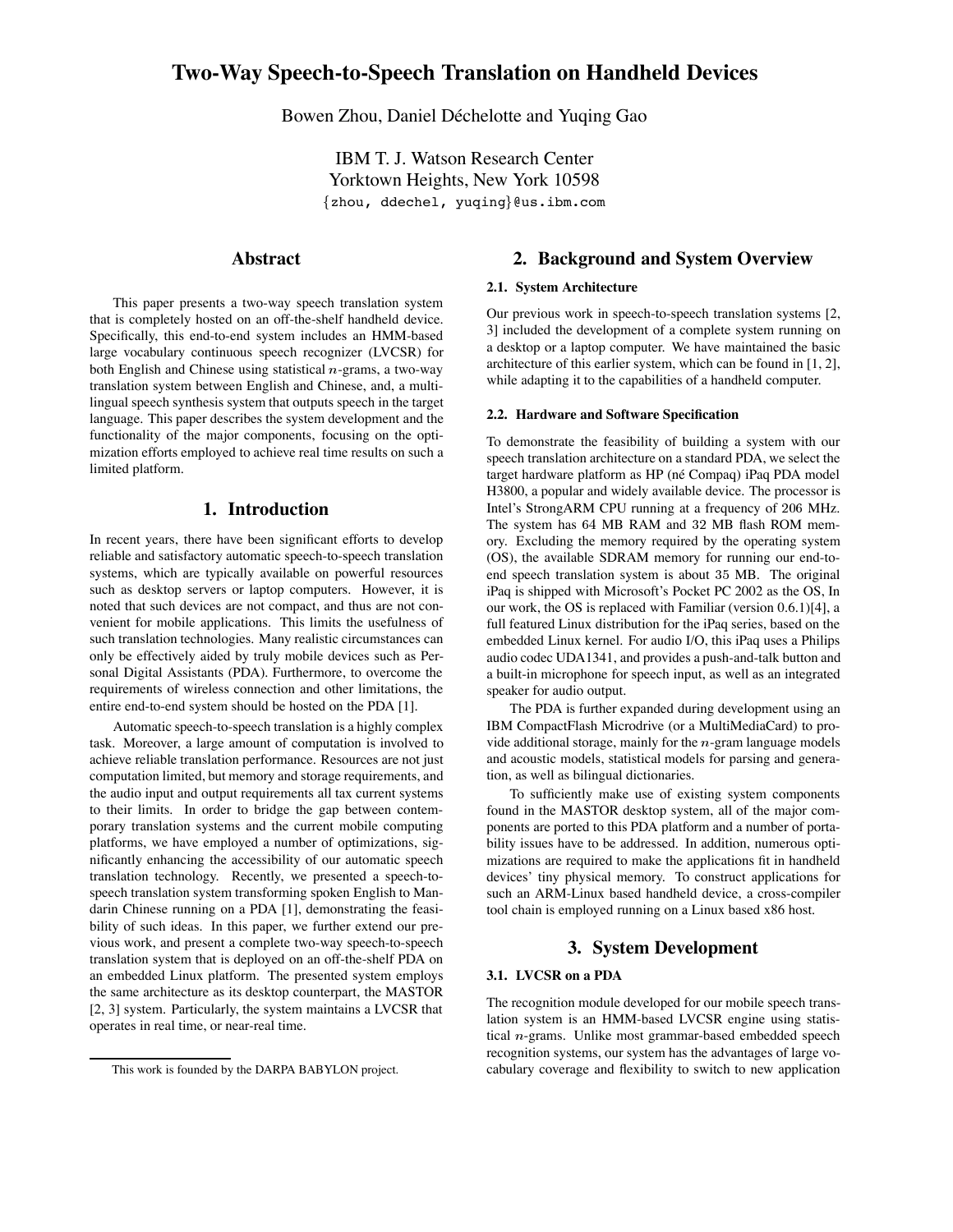domains, which are typically only found on desktop-based systems. To accomplish this, IBM's large vocabulary speech recognition system, as featured in the popular ViaVoice recognizer, was ported to the ARM processor architecture.

### *3.1.1. Porting LVCSR to Handheld Devices*

The LVCSR system takes as input speech sampled at a rate of  $22$  KHz. The acoustic front-end uses a  $24$ -dimensional cepstral feature vector extracted every 10 ms. Blocks of 150 ms features are transformed using linear discriminant analysis (LDA) into a 40-dimensional feature vector.

For our two-way speech translation task, we need to build both English and Mandarin Chinese speech recognition systems. The English recognizer uses an alphabet of 52 phones. Each phone is modeled with a 3-state left-to-right hidden Markov model (HMM). This system has approximately  $3,500$  $context-dependent$  states modeled using more than  $40,000$ Gaussian distributions. The context-dependent states are generated using a decision-tree classifier. Similarly, the Chinese recognizer employs an identical HMM structure as English, using an alphabet of 162 phones. However, the acoustic feature set is different since Chinese is a tone-dependent language, and thus the pitch-contour is included among the features.

On porting this large scale system to ARM architecture, it is first noted that the StrongARM platform (as well as most currently available handheld devices), unlike the Intel x86 series, has no integrated floating point (FP) hardware. It depends entirely on software that emulates the FP co-processor. Despite much of the IBM recognizer being developed to use mostly integer computations, our initial profiling experiments showed that substantial amounts of time were consumed by FP calculations. Therefore, significant efforts were made to integerize most of the signal processing front-end and search components of this system. This includes a fixed point math implementation of the following major recognizer components: the Mel-cepstrum feature extraction, the Gaussian likelihood computation of the context dependent phone models, as well as the procedures of fast match and detailed match during the decoding process. Particularly, at the feature extraction front end, all major computation modules such as high-pass filtering, discrete cosine transformation, LDA, pitch calculation and silence detection have been mostly integerized. In addition, although not a major portion of the compute time, some gains were achieved by making use of Intel's Integrated Performance Primitives library which is optimized for the ARM architecture, for the fast Fourier transform calculations used prior to Mel-band energy calculation.

Although all of the computationally expensive portions of the code have been integerized, floating point (FP) calculations are still used in some small portions of the recognition engine. To avoid the expensive overhead of kernel traps for FP calculation, software implementations are employed to emulate FP calculations as library calls in our ported system. To enable this, a customized tool chain is locally built in this work, where the libraries in this tool chain are completely recompiled to support the "soft float" scheme.

Statistical tri-gram language models have been used for this continuous speech recognizer as ported to the iPaq platform. For our specified application domain of force protection and medical triage (FPMT), the English system has a vocabulary of 10K words, and the Chinese system has a vocabulary size of 8K. This recognizer also includes all of the support of the custom acoustic enrollments as featured in the ViaVoice recognizer. Use of these enhancements is part of our future work. Currently, support for interactive enrollment on the iPaq has not been ported, so another desktop computer must be used to complete the model building for a specific speaker. However, the recent addition of non-interactive training should make implementation of speaker dependent adaptation much more straightforward.

Currently, the continuous speech recognition system typically functions in real time for English, and a little over real time for Chinese due to the extra overhead of pitch calculation. However, decoding utterances in mismatched acoustic environments or out of domain can significantly increase the computation time.

### *3.1.2. Running Two LVCSR Engines on a PDA*

 One of the major challenges in developing this two-way speech translation system is that large vocabulary speech recognition needs to be arranged on this limited platform for two distinct languages. This further complicates the porting efforts in maintaining satisfactory recognition accuracy and speed for both languages with memory constraints.

To reduce memory footprint, two recognition systems can be activated in turn according to the current direction of translation. However, switching recognition systems on the fly will typically introduce undesirable computational overhead and time delay. To avoid this, both the English and Chinese recognition in our system are activated in memory through multiple connections to a recognition engine via IBM SMAPI (speech manager applications programming interface). Since these two systems employ distinct acoustic models (AM) and language models (LM), little memory (only the binary libraries) can be shared between the two processes. Thus, the images of AM and LM have to be mapped to virtual memory. In total, running two recognition processes in parallel requires about 12 MB physical memory.

Another issue is raised by integerized calculation of the engine. Fixed point code necessarily involves scaling to effectively use the available dynamic scope of the processor word size. In most cases, the amount of shifting was empirically determined using reference recordings. It is noted that Chinese and English speech recognition systems employ different acoustic feature sets and thus have different dynamic ranges. Consequently, a particular scaling used in integerized calculation that is effective for one language may provide poor resolution or overflow for another language. Therefore, the amount of shifting needs to trade off between two languages using reference recordings. As a consequence, the embedded speech recognition system will not have the same flexibility in effectively dealing with signals of unusually high or low volume.

#### *3.1.3. Compensating the Effects of the iPaq Microphone*

It should be noted that the integrated microphone on PDAs are substantially different from the high-quality headphone microphones used in our desktop systems. In addition, the microphone is not a "close-talk" one and therefore has characteristics known to degrade speech recognition. To compensate the effects of this low-quality microphone, significant efforts have been made to improve the quality of acoustic models used for the iPaq. A large amount of speech data in both English and Chinese has been collected using multiple iPaq devices (includ-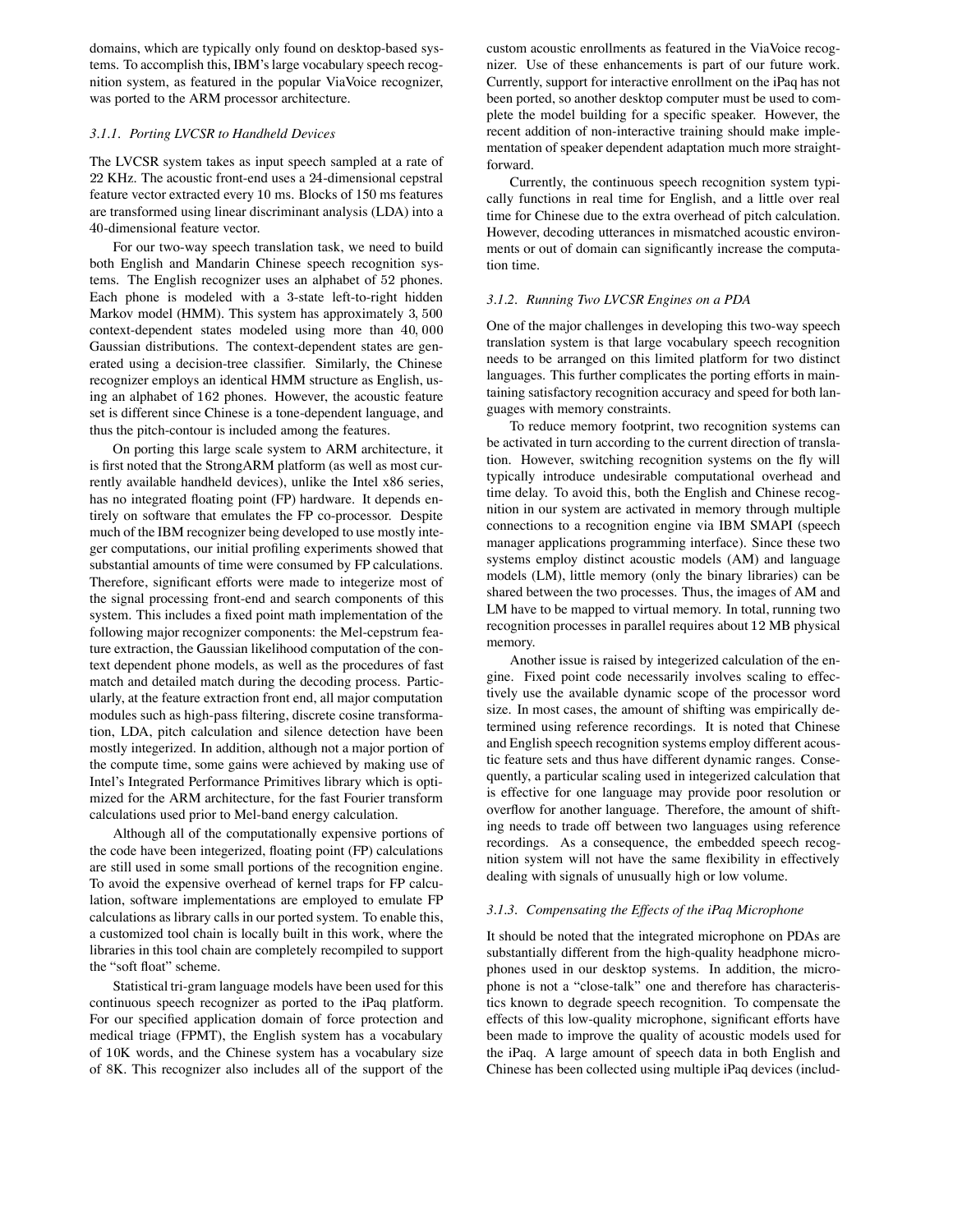Table 1: A comparison of acoustic models (WER%)

| Language<br>AМ  | English | Chinese |
|-----------------|---------|---------|
| <b>Baseline</b> | 23.77   | 25.38   |
| Adapted         | 17 37   | 13.96   |

Table 2: Compare integerized and regular FP engine (WER%)

| Task        | English |       | hinese. |       |
|-------------|---------|-------|---------|-------|
| уS.         |         |       |         |       |
| Regular FP  | 19.88   | 15.89 | 12.43   | 13.17 |
| Integerized | 25.36   | 19.36 | 17.36   | 16 15 |

ing both H3600 and H3800 with the assumption that their microphones share similar acoustic characteristics). A simple program was designed to allow user to dictate to the iPaq following given text prompts, which are generally in the domain of FPMT.

The speech is sampled at 22050 Hz and stored on an IBM microdrive (the microdrive noise is intentionally captured). The recording are typically performed in regular office environments with insignificant background noise (such as keyboard strokes, footsteps, etc). Excluding some significantly corrupted audio segments, we totally collected speech from 191 unique English speakers and 96 unique Chinese speakers, which represent about 13.7 hours of Chinese speech with more than 13K utterances, and about 20 hours of English speech with more than 22K utterances. Based on the collected data, supervised MAP-MLLR adaptation have been performed to achieve more robust gender-dependent models for the iPaq, deriving from general acoustic models used in ViaVoice dictation products.

#### *3.1.4. Recognition Experimental Results*

This ported recognizer for handheld devices is evaluated on an H3800 iPaq using the heldout test data collected on the iPaq. For English, we reserved 160 utterances from 16, gender balanced, speakers for testing. The Chinese test data is composed of 160 utterances collected from 15 speakers (7 females and males). The experiments are all conducted using genderdependent acoustic models.

The first set of experiments are designed to measure the effectiveness of adapted acoustic models. Identical LMs are used for each language, which are interpolated using general dictation and in domain LMs. These experiments have been performed on desktop computers and the regular floating point recognizer is used. The reported results are averaged from male and female experiments. Compared with the baseline, as indicated in Table 1, adapted models significantly improves both Chinese and English recognition. Table 2 depicts the accuracy comparison between the ported integerized engine and the regular floating point engine. These results indicate that despite the heavy optimizations for fixed point calculations to make the engine usable on the iPaq platform, the performance degradation compared with the FP engine is within expectation. It is also noted that the degradation varies with different tasks, showing that the empirically determined scaling scheme works better for some tasks than for others.

### **3.2. Translation Module on a PDA**

As described in [1], the translation module is composed of a statistical natural language understanding (NLU) and a statistical natural language generation (NLG) module. The entire translation procedure of this system takes less than real time for our domain.

The NLU module is based on the statistical parser employed in IBM telephony natural language dialog systems [5]. This component utilizes statistical decision-tree models to determine the meaning and structure of the input utterance, which is achieved by assigning a hierarchical tree structure to the recognized sentence as predicted by the statistical model. While the NLU module is not a significant computational bottleneck, it is important to improve the runtime speed of this module to lower the overall response time of the system. An effort was made in this work to reduce the runtime memory requirements and to improve the parsing speed. Primarily, this involved a different implementation of parsing the xml-based model structures and parameters. As a result, both memory overhead and the time of module initialization are significantly reduced. In addition, the "soft-float" emulation libraries, as described in Sec. 3.1, were used as well to improve the speed of FP calculation. Due to the dynamic range of the probabilities in the NLU models, it is unlikely that an integerized version of this search would work as well. For this two way translation system, two sets of decision tree based models have been built for parsing Chinese and English spoken sentences respectively. The total runtime memory requirement is about 12 MB. Presently, the parsing speed is about 1.4 second per utterance for our current application domain. Detailed in domain performance running on an iPaq can be found from Table 3 in [1].

Next, high level semantic translation is performed by a natural language generation system based on the semantic representation obtained from NLU module. The statistical natural language generation algorithm is introduced in our previous study based on maximum entropy modeling [2]. For Chinese generation, the methods discussed in [6] have also been reimplemented and merged. Language model based rescoring is also applied in English generation. On porting this component, this NLG module has been reimplemented to fit with low computational resources available on a PDA. This includes a more efficient implementation of search procedures, as well as significantly reduced I/O routines. The generation module itself and associated models are compact on iPaq platform, which takes about 4 MB runtime memory for both languages. In order to decrease the memory requirement of the bilingual dictionary from the one used in our desktop system, a set of new dictionaries have been created for our domain with reduced size. About 9K entries are included for English to Chinese translation, and about 15K entries are used for the reverse direction.

#### *3.2.1. Translation Experiments*

The translation module on the iPaq is evaluated using automatically transcribed audio data. A total of 237 spoken English utterances from 3 speakers and 77 spoken Chinese utterances from 2 speakers are used as the test data. The audio was extracted from role-playing human conversations using closetalk microphones recorded on desktop computers. Automatic transcripts (with an average WER around 10% for English and about 5% for Chinese) generated by a regular recognizer running on desktop are fed to the translation module of both desk-